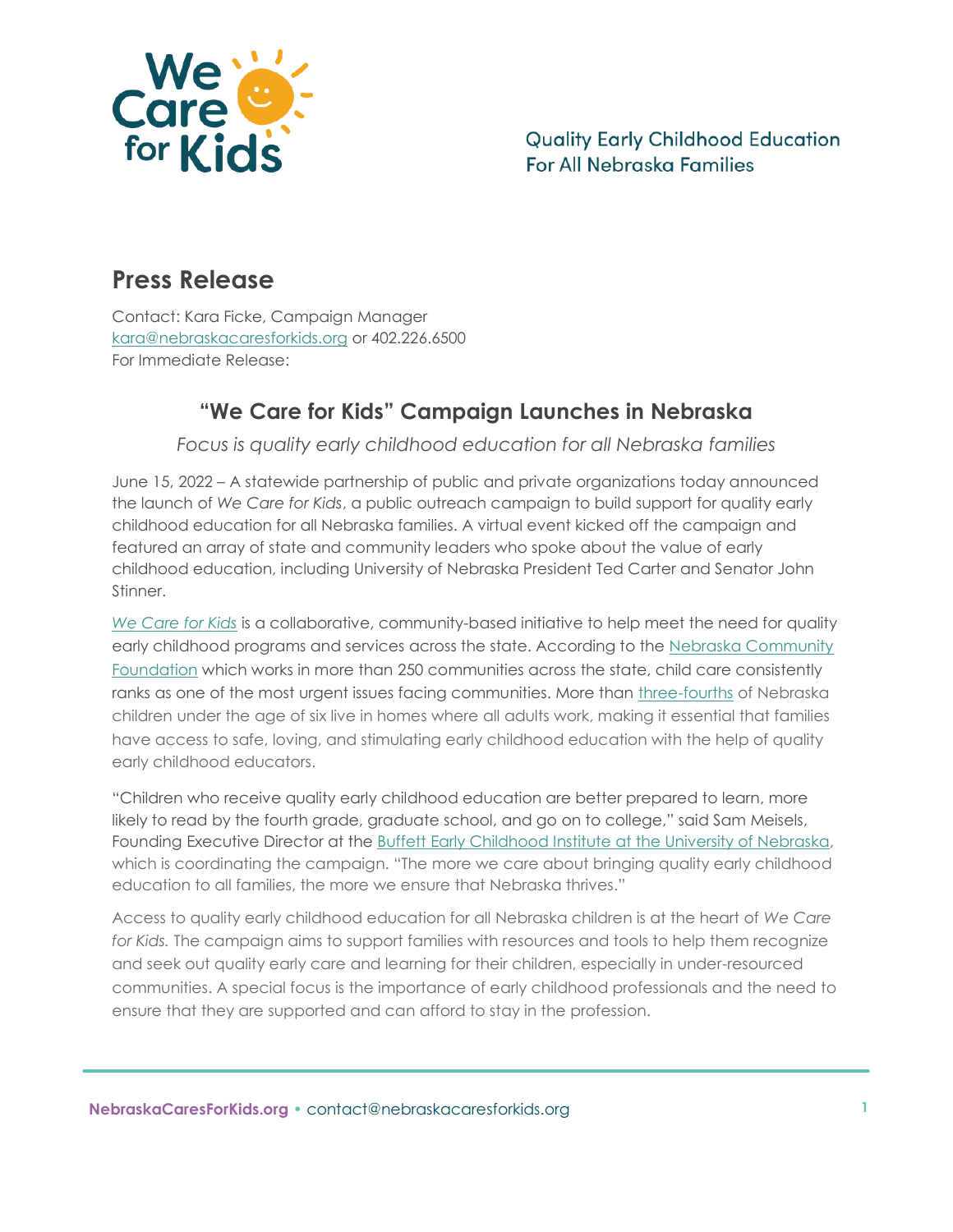The campaign provides families with information on quality early childhood education through a new [website](http://nebraskacaresforkids.org/) that provides easy access to local early education programs and providers and a host of other resources that have been developed by state agencies and organizations, including the [Nebraska Department of Health and Human Services,](https://dhhs.ne.gov/Pages/default.aspx) th[e Nebraska Department](https://www.education.ne.gov/)  [of Education,](https://www.education.ne.gov/) [Nebraska Extension,](https://extension.unl.edu/) and [First Five Nebraska.](https://www.firstfivenebraska.org/) A new [community toolkit](https://nebraskacaresforkids.org/community-tools/) provides resources to support local efforts and comes ahead of a state media campaign that begins later this summer.

"As a campaign partner, [Communities for Kids](https://www.communitiesforkids.org/welcome.html) is already working in 51 Nebraska communities to help address the shortage of options for quality early childhood education," said Marti Beard, Vice President of Early Childhood Programs at the [Nebraska Children and Families Foundation](http://nebraskachildren.org/) and a driving force behind supporting local efforts. "*We Care for Kids* will bring the stories of Nebraska communities to light and is an important galvanizing force for our efforts statewide."

*We Care for Kids* launches at a time of great strain for early childhood programs and, in particular, the professionals who care for and teach young children. In addition to a statewide shortage of programs – [91 percent](https://buffettinstitute.nebraska.edu/-/media/beci/docs/ec-by-the-numbers-jan-2022.pdf) of Nebraska counties with child care facilities do not have enough available places to meet the demand – the ongoing pandemic has taken a toll on the early childhood workforce. Two-thirds of licensed center-based providers [recently surveyed](https://buffettinstitute.nebraska.edu/-/media/beci/docs/covid-iii-report-05162022.pdf) by the Buffett Institute said they were experiencing turnover, and of those providers, nearly 70 percent reported that staff had left the profession. Nine in 10 providers employing staff have had extreme difficulty hiring for open positions, citing a lack of applicants and inability to offer sufficient pay, among other reasons.

"*We Care for Kids* embraces the critical role early childhood educators have in our children's lives. My community, like many others in Nebraska, needs more quality early childhood educators so that families can work and know that their children are being prepared for success in school and life," said Colten Venteicher, who is a member of the [campaign's advisory group](https://nebraskacaresforkids.org/wp-content/uploads/2022/06/F_Campaign-Advisory-Group_061322-1.pdf) and helps lead community efforts in [Gothenburg.](https://www.geclc.org/) "Early childhood educators become an important part of families with young children and play a huge role in helping Nebraska communities thrive. They are an extension of our community and an important part of our family."

Nebraskans are encouraged to visit [NebraskaCaresForKids.org](http://www.nebraskacaresforkids.org/) to learn more and sign up to join the campaign. Early childhood educators are invited to share their stories via the website and the campaign will offer additional resources over time. Information and materials are available in Spanish at [Portodoslosninos.org.](https://nebraskacaresforkids.org/es/)

The U.S. Department of Health and Human Services' [Preschool Development Birth-Five Grant,](https://nebraskapdg.org/) the [Holland Foundation,](http://www.thehollandfoundation.org/) and the [Buffett Early Childhood Institute](http://buffettinstitute.nebraska.edu/) provide funding for the campaign.

###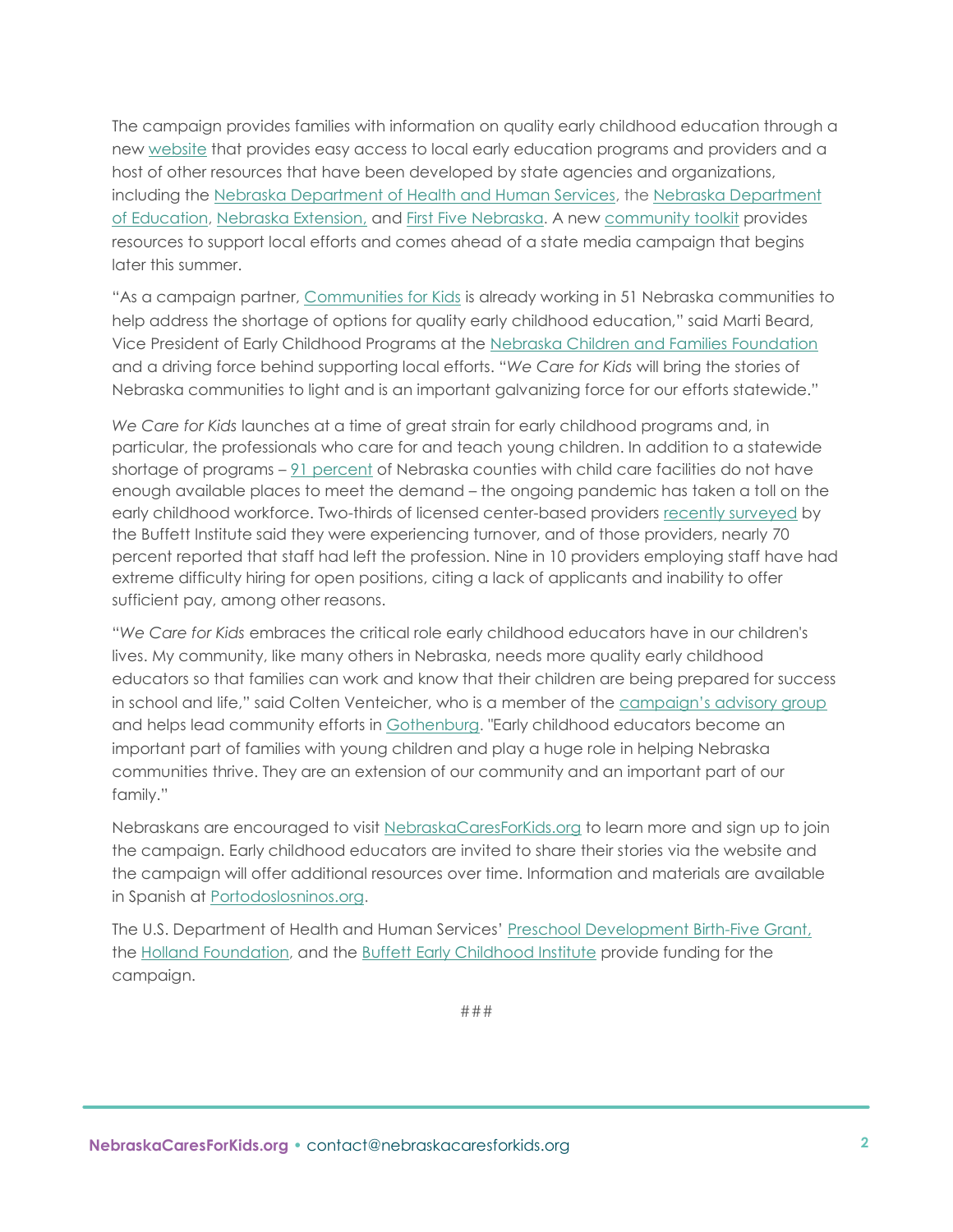## *We Care for Kids* **Campaign Advisory Group**

More than 20 early childhood champions are members of the *[We Care for Kids](https://nebraskacaresforkids.org/wp-content/uploads/2022/06/F_Campaign-Advisory-Group_061322-1.pdf)* Campaign [Advisory Group,](https://nebraskacaresforkids.org/wp-content/uploads/2022/06/F_Campaign-Advisory-Group_061322-1.pdf) serving as statewide ambassadors and who are available for media interviews. The group includes educators, parents, community leaders, advocates, and philanthropists.

Please contact Campaign Manager Kara Ficke at [kara@nebraskacaresforkids.org](mailto:kara@nebraskacaresforkids.org) or 402.226.6500 to coordinate media availability, interview a local early childhood educator, or arrange a site visit to a local program. Photography and digital graphics are available upon request.

Kyle Arganbright, Community Banker and Mayor, Family and Community Representative (Valentine, NE)

Marti Beard, Vice President of Early Childhood Programs, [Nebraska Children and Families](https://www.nebraskachildren.org/)  **[Foundation](https://www.nebraskachildren.org/)** 

Lorena Beckius, Marketing Coordinator at Wolf Auto, Family and Community Representative (Ogallala, NE)

Anne Brandt, Executive Director, [Lincoln Littles](https://lincolnlittles.org/)

Cama Charlet, Associate Director, Professional Learning, [Buffett Early Childhood Institute](https://buffettinstitute.nebraska.edu/)

Emily Fern, Grow Kids Associate Director at Good News Church, Family and Community Representative (Omaha, NE)

Tawana Grover, Superintendent, [Grand Island Public Schools](https://www.gips.org/)

Holly Hatton-Bowers, Assistant Professor and Early Childhood Education Extension Specialist, [Nebraska Extension](https://extension.unl.edu/)

Nicole Johnson, Director, [ESU 13,](https://www.esu13.org/) serving the Panhandle

Amy LaPointe, Education Director, [Winnebago Tribe](http://www.winnebagotribe.com/) of Nebraska

Carrie Malek-Madani, Director of Marketing and Communications, [Nebraska Community](https://www.nebcommfound.org/)  **[Foundation](https://www.nebcommfound.org/)** 

Michael Medwick, Strategic Communications Manager, [First Five Nebraska](https://www.firstfivenebraska.org/)

Jason Prokop, Director, [First Five Nebraska](https://www.firstfivenebraska.org/)

Jessie Rasmussen, President, [Buffett Early Childhood Fund](http://buffettearly.org/)

Mohammad Sahil, Education and Training Supervisor, [Lutheran Family Services](https://www.lfsneb.org/)

John Spatz, Executive Director, [Nebraska Association of School Boards](http://members.nasbonline.org/)

Angie Stenger, Executive Director, [Northeast Nebraska Growing Together](https://growingtogetherne.com/)

Sue Sullivan, Early Childhood Educator, [South Sioux City School District](https://www.ssccardinals.org/)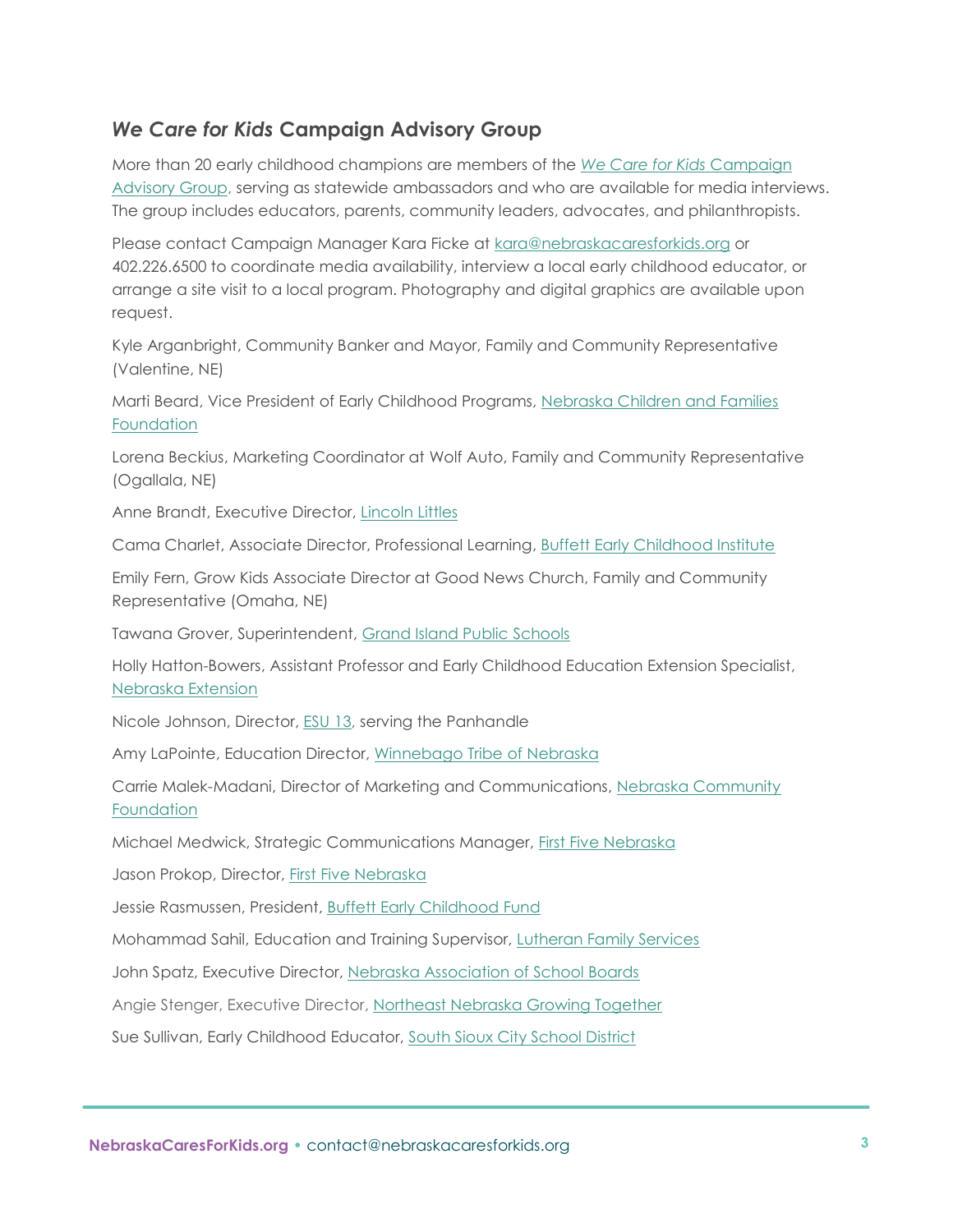Fawn Taylor, Vice President of Family and Community Services, [Nebraska Early Childhood](https://nebraskaearly.org/)  **[Collaborative](https://nebraskaearly.org/)** 

Albert Varas, Chief Executive Officer, [Latino Center of the Midlands](https://www.latinocenter.org/)

Colten Venteicher, Attorney, Bacon, Vinton & Venteicher, L.L.C. and Board President, [Gothenburg Early Childhood Learning Coalition](https://www.geclc.org/)

Renee Wessels, Associate Executive Director for Strategy and External Affairs, [Buffett Early](https://buffettinstitute.nebraska.edu/)  [Childhood Institute](https://buffettinstitute.nebraska.edu/)

Jeff Yost, President and CEO, [Nebraska Community Foundation](https://www.nebcommfound.org/)

## **Quotes**

"Early childhood professionals are an integral part of the economic growth and vitality of all Nebraska communities; when child care providers are not working the community is not working. How to develop and support access to high-quality child care is a conversation that is happening across our state, from business leaders, schools, health care facilities and parents, this topic is a priority area. By engaging local leaders, utilizing key data points and resources, and making connections for support, communities can, and are, supporting early childhood professionals by finding right-sized solutions that work for their unique community." – **Marti Beard, Vice President Early Childhood Programs, Nebraska Children and Families Foundation**

"Early child development matters and depends on everyone in our community to be successful. As a parent and business partner, I see the importance of supporting access to quality early childhood education. We need to focus on our children because they are our future, and 90 percent of their brain is developed by age five. On the other side, we can have quality employees if they have peace of mind knowing their kids are receiving the best care possible." – **Lorena Beckius, Marketing Coordinator, Wolf Auto Ogallala**

"Opportunities for all children to receive early care and education is vital to the well-being and future success of our state. Investing in children during the most critical time of brain development equips them with the building blocks necessary to become adults who are able to relate to others, think creatively and critically, and contribute to society. The quality of care and education children receive in the first five years is directly impacted by the individuals providing the care. We are currently seeing a workforce crisis in this industry primarily due to lack of pay and benefits. It is essential we develop solutions to recognize and compensate the early childhood field to retain and attract those who are passionate about this crucial work. Working early childhood educators, our children, and our communities depend on it." – **Anne Brandt, Executive Director, Lincoln Littles**

"The commitment to early childhood education yields one of the most critical returns on investment for all communities. When we partner together, the impact of quality early childhood